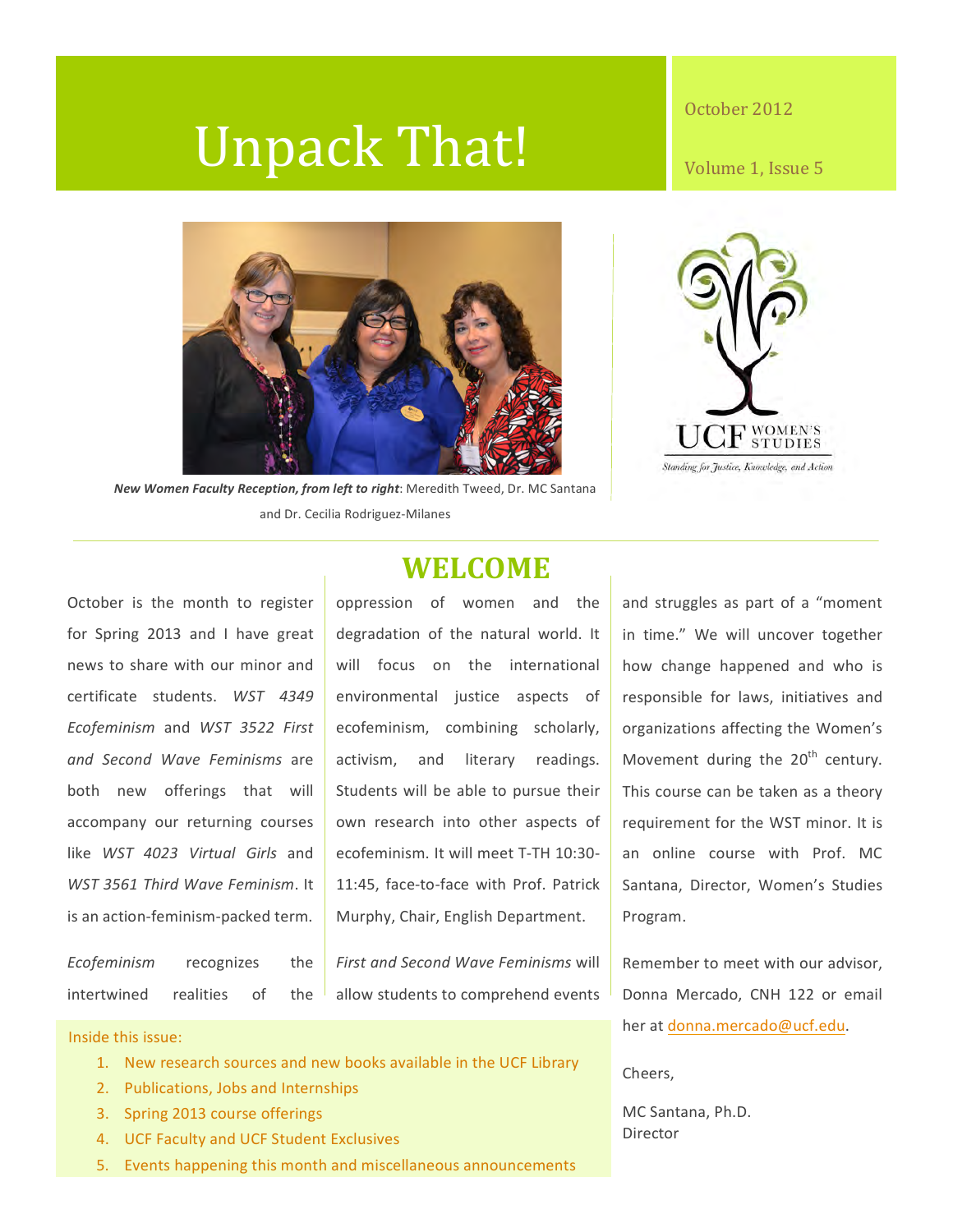### **YAYA Movie Screening:**

The Youth and Young Adult Network of the National Farm Worker Ministry  $-$  UCF Chapter (YAYA) will be hosting a screening of the documentary "Pueblos Hermanos," or "Brother Towns," which follows two towns that are  $$ one town in Guatemala and the second a town in Florida  $-$  tied together by issues of immigration, work, and family.

YAYA is a national network of young people actively working to change the oppressive social, political and economic conditions of farm workers. Inspired by the principles of nonviolence of the farm worker movement, YAYAs support a variety of national and local campaigns led by farm workers. These campaigns seek to improve the oppressive conditions faced by the workers who harvest the food many of us consume on a regular basis.

This screening will be taking place October  $25<sup>th</sup>$  at 7:00pm at the University of Central Florida in ENG 227. Snacks will be provided and the screening of the film will be followed by a discussion.

## **"LIFE** *after* **COLLEGE" Series**

Women's Studies presents a series of 30-minutes informative and interactive sessions dealing with résumé building, career planning, looking for internships and jobs online, essay writing for graduate school, interview skills and salary negotiation. Please join us at the  $4<sup>th</sup>$  floor conference room in Colbourn Hall (CNH) with Dr. Rufus Barfield, communication expert, who will discuss "Interview Skills" for our first session on November  $8<sup>th</sup>$  at 2:00pm.

# *Greetings from the*

# **Feminist Majority Foundation (FMF)**

Hello! We are Kari Ross and Sarah Shanks of the Feminist Majority Foundation, and we are looking for students to help us defeat Amendment 6 in the upcoming election. 

Amendment  $6$  is a trick question  $$ when you read it, it sounds like it will prohibit taxpayer funding of abortion. However, thanks to the Hyde Amendment, there is already extremely limited state funding. However, with Amendment 6, a woman must have a doctor confirm that she will die if she does not have an abortion before the state will consider using funds to save her. This could affect women who are diagnosed with cancer and need to begin treatment and women who have discovered a severe fetal anomaly in their pregnancy from getting the care they need and deserve.

However, what Amendment 6 is really trying to do is restrict your right to privacy when accessing reproductive healthcare. Hidden in the second half of the amendment is a part that would limit your right to privacy under the state constitution. Roe v. Wade and Connecticut v. Griswold established a constitutional right to make private medical decisions with your doctor and no one else, but it is not written anywhere in the Constitution. It is written explicitly in the Florida Constitution, and that is where Amendment 6 seeks to undermine your rights. If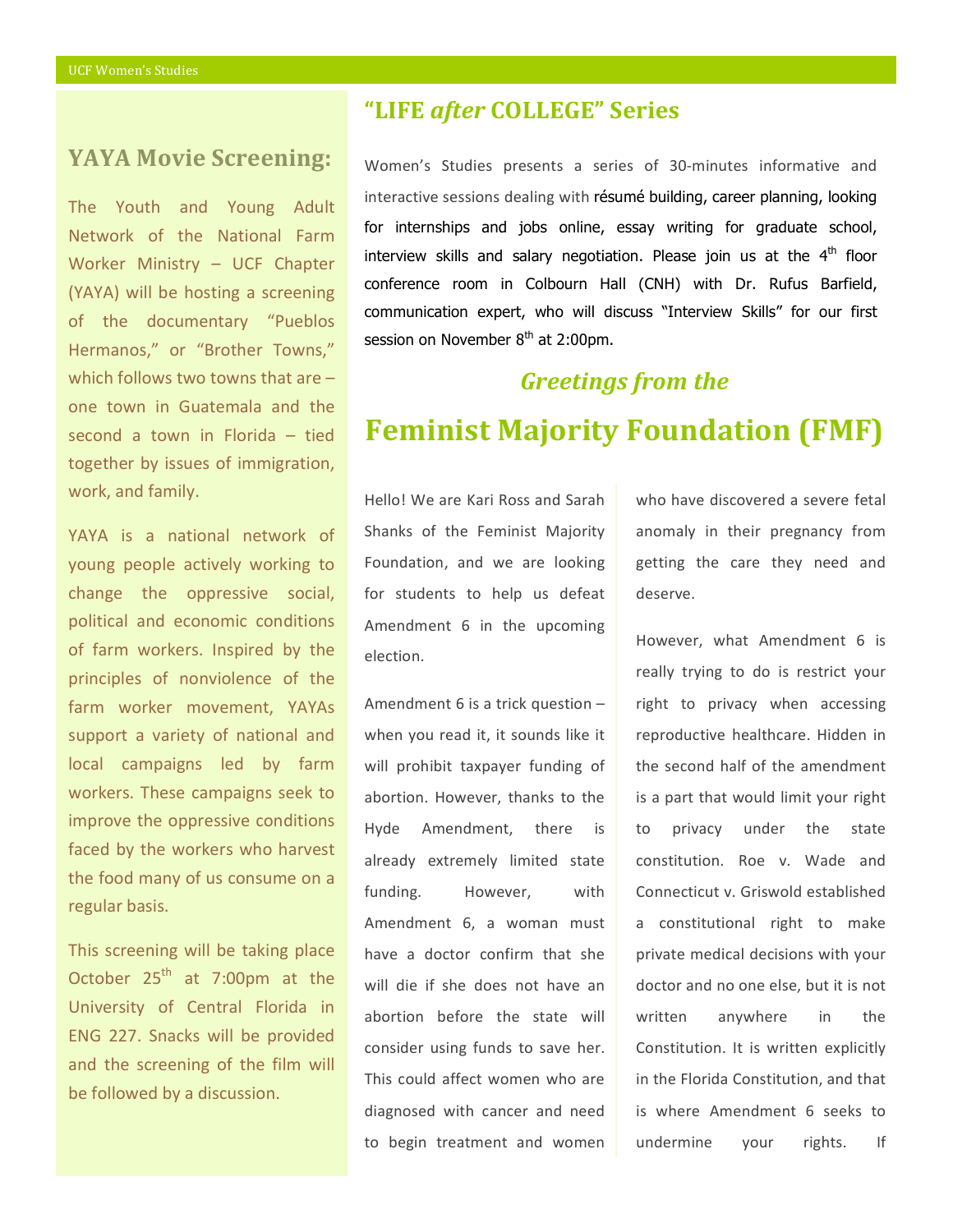Amendment 6 is passed, that explicit right loses its power to defend you against further constitutional attacks on your right to make decisions with your doctor and not with politicians.

Now, as if this isn't scary enough, Personhood Florida is gathering signatures to put a "Personhood" amendment in the Florida hallot in 2014. This amendment would grant full rights to a fertilized egg, which would ban not only all abortions, including for victims of rape or incest, but also threaten hormonal birth control and emergency contraception. And Florida's right to privacy would be the biggest obstacle in their way.

We need your help to defeat this. We are able to provide volunteer and internship  opportunities for students interested in helping us mobilize students to vote NO on Amendment 6 and spreading the word about how disastrous the consequences could be. Initially, we need help tabling and signing up volunteers, but also planning visibility events, speaking with other student groups, phonebanking and canvassing, and election-day visibility. And we are definitely open to ideas on how to get the message out!

If you're interested, please let us know! You can reach us at:

Kari Ross

813.294.0189 kross@feminist.org

Sarah Shanks 910.650.9928 sshanks@feminist.org

## **Reminders for our Minors:**

If you are earning a Women's Studies minor and have taken at least four WST courses, you also qualify to be awarded the Service-Learning Certificate. When completing your intent to graduate, you must click the "Certificates" option and write "Service-Learning." Students can read more about opportunities to earn the Service-Learning Certificate at: http://www.explearning.ucf.edu/categories/For%20Students/Service-Learning/159\_143.aspx

#### **New Research Sources:**

- 1. "An Ecological Feminist **Revisioning of the Masculinist Sublime."** *Revista Canaria de Estudios Ingelses*  (Spain) 64 (April 2012): 79-94. By Patrick D. Murphy, Professor and Chair, Department of English.
- 2. Women's Studies student **covers Human Traffic conference.** "According to the *Florida Coalition Against*  **Human Trafficking, our state** *has been identified as a hub*  for human trafficking activity, citing one of the highest *incidences of human*  trafficking in the country. This *crime affects all types of individuals, both foreign and* domestic." Read the rest of Alyson Ferrer's article at: http://www.ocala.com/article /20120916/OPINION/120919 778/0/search10?p=1&tc=pg

**Read more about Graduate Studies and Internships abroad at:**

http://www.sfsu.edu/~fellows1/grad fellowships/rpt\_studyab\_grad.html

**Check out our September 2012 issue of "Unpack That!" at:** 

http://womensstudies.cah.ucf.edu /blast/issue4.pdf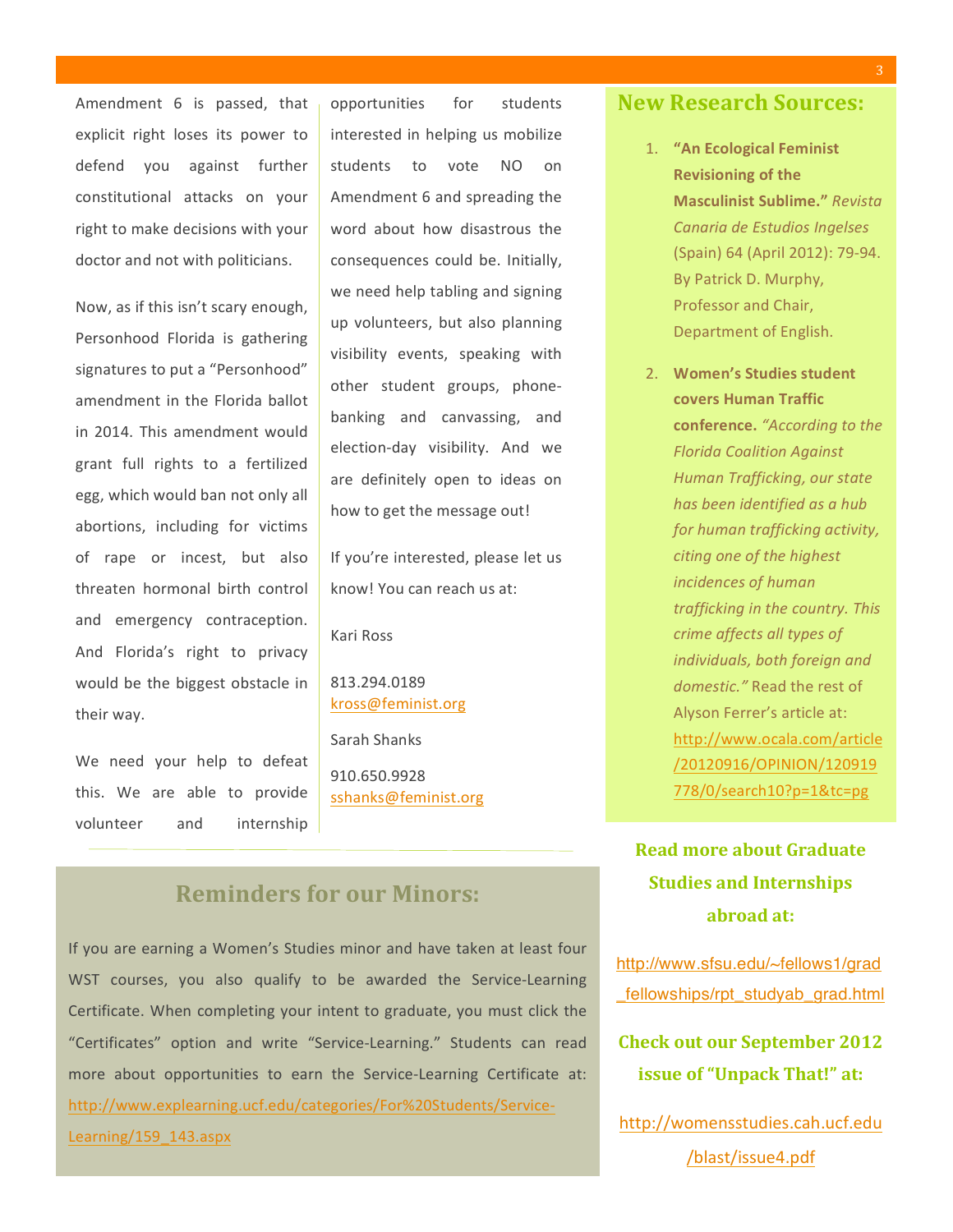#### UCF Women's Studies Communication of the Communication of the Communication of the Control of the Control of the Control of the Control of the Control of the Control of the Control of the Control of the Control of the Cont

#### **Meet a Women's Studies Student**

Nicole Elinoff is a twenty year-old junior at the University of Central Florida. She is a Psychology major and also earning minors in Women's Studies and Leadership Studies. She is a Big Sister mentor in the Young Women Leaders Program (YWLP) at UCF and the current president of the National Organization for Women at UCF (NOW at UCF).

In the Spring 2012 semester, Nicole worked as a research assistant for two grants awarded to YWLP; one grant from the American Association of University Women (AAUW) and another from the University of Central Florida College of Arts and Humanities. On the research team, she was one of the lead organizers for the Leading Out Loud workshop, which had one hundred 5<sup>th</sup> graders from Seminole County participate in anti-bullying sessions created, led, and implemented by the  $7<sup>th</sup>$  grade girl participants of the Young Women Leaders Program. In May 2012, Nicole and other research team members traveled to Washington, D.C. to report the findings of their research at the National Conference of College Women Student Leaders (NCCWSL) at the University of Maryland - College Park.

In the summer months of 2012, Nicole was also the Logistics Lead for the Youth Organizing and Policy Institute Conference put on by Planned Parenthood Federation of America. She arranged the conference site and the catering for the event, as well as organizing the after-conference events. The conference was a success and took place September 14-16, 2012.

Her goals as NOW at UCF's president include providing the student body with information about social justice issues and to bring awareness to people about oppression. This semester, NOW is working with other student organizations in a voter coalition to register students and to see what issues students care about. NOW is also hosting "Love Your Body" month and will be having events such as a 'zine making workshop and a photo campaign on October 17, 2012. To find out more information about NOW at UCF visit nowatucf.org and like the NOW at UCF Facebook page.



*Nicole Elinoff, pictured above. Photo courtesy of Nicole Elinoff.*

#### **NEW** at the UCF Library:

- 1. Articulating Right: Nineteenth-*Century American Women on Race, Reform and the State,* by Alison M. Parker
- 2. *Eleanor Roosevelt: Transformative First Lady*, by Maurine H. Beasley
- 3. *Gender, Humiliation, and Global Security: Dignifying Relationships from love, sex, and parenthood to world affairs*, by Evelin Lindner
- 4. *Higglers in Kingston: Women's Informal Work in Jamaica*, by Winnifred Brown-Glaude
- 5. Material Relations: Domestic **Interiors and Middle-Class Families in England, 1850-1910,** by Jane Hamlett
- 6. *Vivian Maier: Street*  Photographer, by John Maloof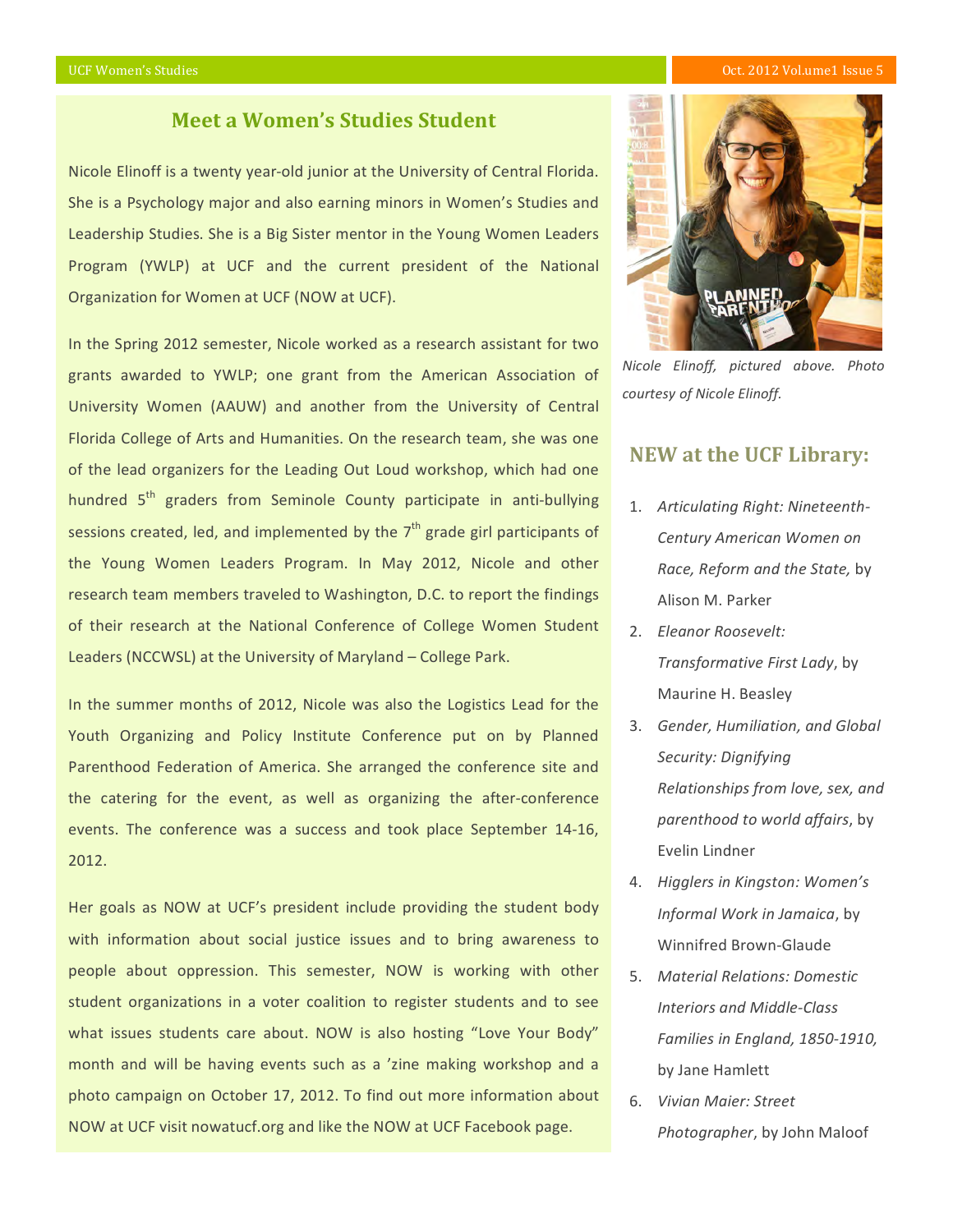#### **Meet a UCF Faculty Member**

We are excited to kick off our very first UCF Faculty Feature by introducing you to Dr. Betty Swart, an adjunct faculty member in the Sociology Department. Dr. Swart is an incredibly intelligent individual whose passion for women's voices around the world is evident not only in her research and teaching, but also in her vibrant personality. She holds dear the philosophy of Chandra Mohanty, actively working to "look up the ladder of oppression" in all of her academic endeavors. Her research interests are largely woman-focused with attention to domestic and genderbased violence, particularly in the Global South. In Spring 2013, Dr. Swart will be teaching several courses: "Global Inequality and Society" (SYP 4454) and "Violence Against Women: A Global Perspective" (SOW 6109).

Dr. Swart has a personal stake in her research project concerning women in the largest slum in Africa. While initially visiting a friend teaching in Kenya, she was drawn in by the unique experiences of street children in the area, particularly the street girls' disempowerment by street boys, and rather than leaving, she began her first project concerned with increasing knowledge about the street girls' experiences.

This first project inspired her to begin a diary project in 2006, which involved 20 women between the ages of 20 and 30. They collected first-person narratives that showed these women are not passive agents, but empowered and strong. In 2009, Dr. Swart made a great effort to decolonize the research by giving it over to the women, who are still collecting research.

The women have since expanded the project to include life histories of their mothers and grandmothers, recipes, songs, dances, fables, fairytales, and bedtime stories. The women also began to name silences in their own language; in the absence of words describing things women do or know they have begun to create their own words to fill the gaps. They noticed the lack of references to women's experiences in their native tongue and are taking an active stand to making women's lives in the slum visible to others and to themselves. This project has led to scholarships enabling women to pursue secondary school education and business entrepreneurs.

Dr. Swart can be contacted at 407.823.3744 or elizabeth.swart@ucf.edu. *Veronica, Dr. Swart and Catherine.* 



Airborne shot of the largest slum in *Kibera. Photo courtesy of Dr. Swart.*



*Veronica and Catherine took over the Diary Project after it was decolonized. Photo courtesy of Dr. Swart.*